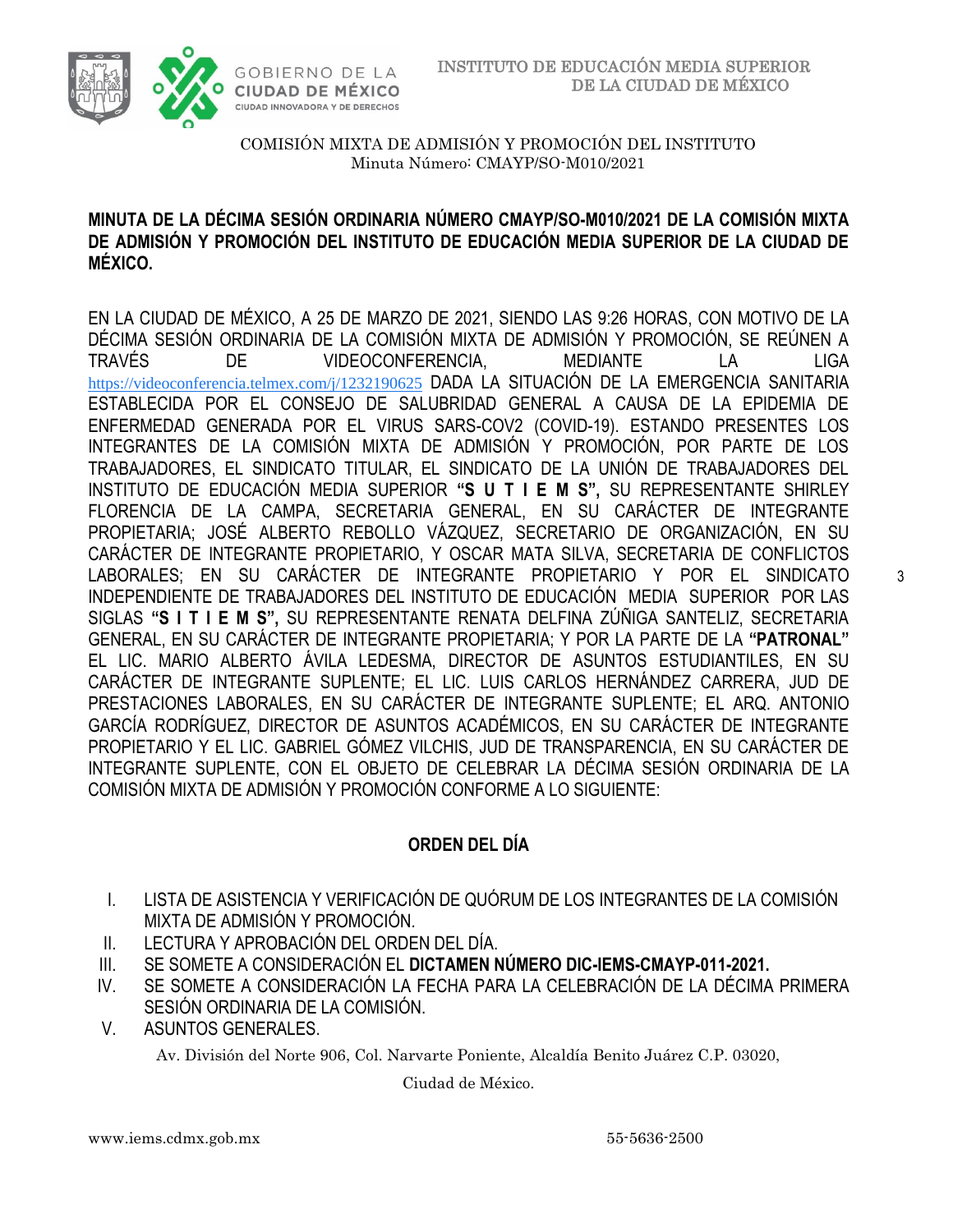

- A) LA DIRECCIÓN DE ADMINISTRACIÓN Y FINANZAS PRESENTARÁ EN LA SIGUIENTE SESIÓN LOS CASOS REFERENTES A LA CLÁUSULA 82 DEL CCT DEL IEMSCDMX.
- B) LAS REPRESENTACIONES SINDICALES MANIFIESTAN SU INCONFORMIDAD POR EL INCUMPLIMIENTO EN LA ENTREGA DEL LISTADO DE PLAZAS, ASÍ COMO CON LA MESA DE TRABAJO Y SOLICITAN A LA BREVEDAD SE CUMPLA CON LOS ACUERDOS TOMADOS LA SESIÓN ANTERIOR.
- C) LAS REPRESENTACIONES SINDICALES PROPONEN FECHA PARA LA PUBLICACIÓN DE LA CONVOCATORIA DE PROMOCIÓN PARA PERSONAL ADMINISTRATIVO.

#### **M I N U T A**

**PRIMERO.-** DE ACUERDO CON LA LISTA DE ASISTENCIA DE LOS INTEGRANTES DE LA COMISIÓN, EXISTE QUÓRUM LEGAL VÁLIDO PARA LLEVAR A CABO LA DÉCIMA SESIÓN ORDINARIA DE LA COMISIÓN MIXTA DE ADMISIÓN Y PROMOCIÓN.

3

**SEGUNDO.-** PREVIA LECTURA SE APRUEBA EL ORDEN DEL DÍA PROPUESTO POR LOS INTEGRANTES.

**TERCERO.-** LOS INTEGRANTES DE LA COMISIÓN MIXTA DE ADMISIÓN Y PROMOCIÓN APRUEBAN EN TODAS Y CADA UNA DE SUS PARTES EL DICTAMEN **DIC-IEMS-CMAYP-011-2021**, LO ANTERIOR PARA TODOS LOS EFECTOS ADMINISTRATIVOS CORRESPONDIENTES.

**CUARTO.-** SE ACUERDA FECHA PARA LA CELEBRACIÓN DE LA DÉCIMA PRIMERA SESIÓN ORDINARIA DE LA COMISIÓN MIXTA DE ADMISIÓN Y PROMOCIÓN EL DÍA 15 DE ABRIL DE 2021, A LAS 11:00 HRS. SE ENVIARÁ MEDIANTE CORREO ELECTRÓNICO LA LIGA DE LA VIDEOCONFERENCIA A LOS INTEGRANTES, PREVIO A LA SESIÓN RESPECTIVA.

**QUINTO.-** DE CONFORMIDAD CON EL INCISO B) DE LOS ASUNTOS GENERALES LA DIRECCIÓN DE ADMINISTRACIÓN Y FINANZAS INFORMA QUE SE HARÁ LLEGAR A LAS REPRESENTACIONES SINDICALES A MAS TARDAR EL VIERNES 26 DE MARZO DE 2021 LA INFORMACIÓN REQUERIDA.

Av. División del Norte 906, Col. Narvarte Poniente, Alcaldía Benito Juárez C.P. 03020,

Ciudad de México.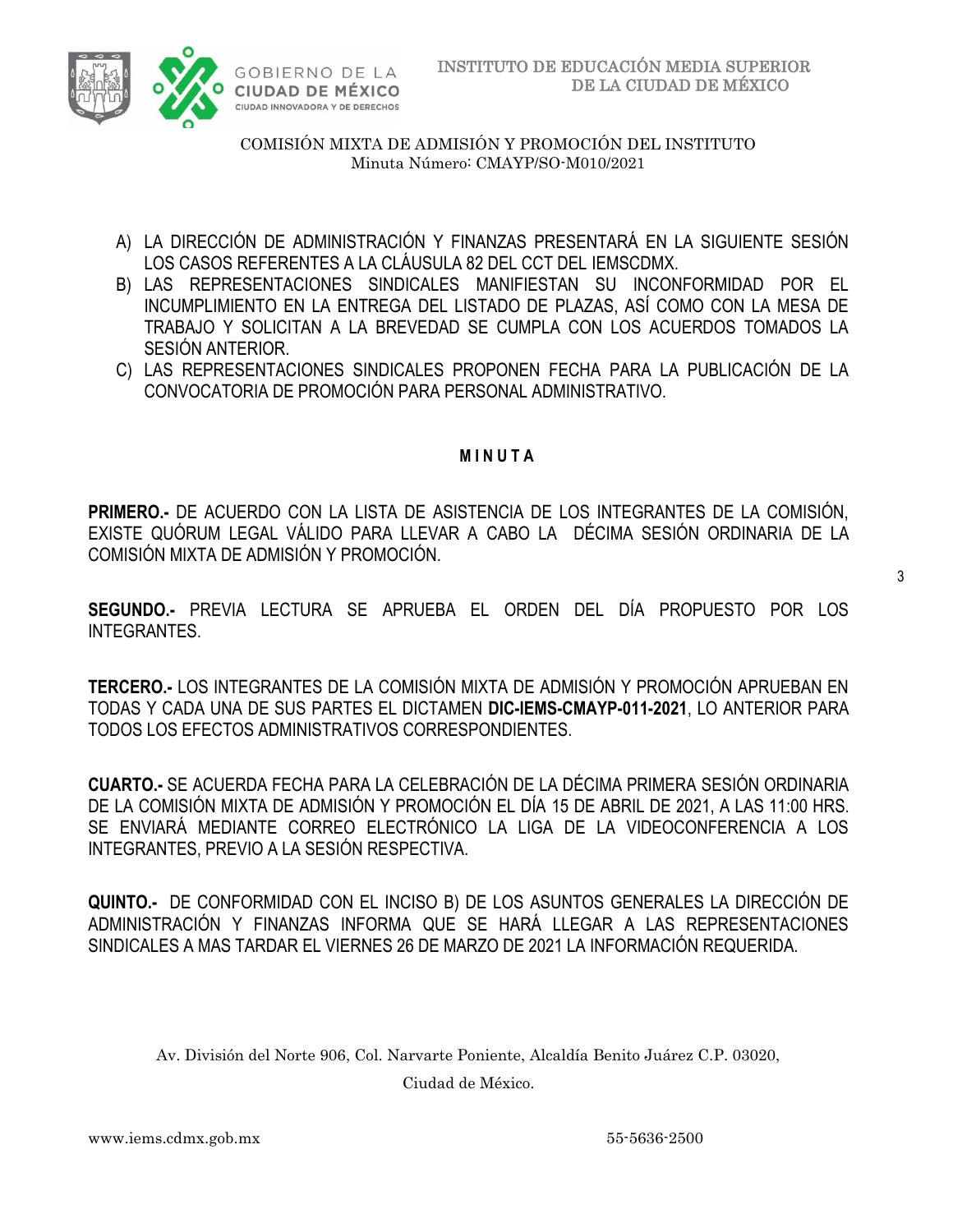

**SEXTO.-** SE ACUERDA MESA DE TRABAJO PARA EL 12 DE ABRIL DE 2021 A LAS 11:00 HRS., PARA EL ANALISIS DE LAS PLAZAS A PROMOCIÓN Y CAPACITACIÓN CORRESPONDIENTE A LA CONVOCATORIA DE PROMOCIÓN DEL PERSONAL ADMINISTRATIVO.

**SÉPTIMO.-** SE ACUERDA QUE EN LA SESIÓN ORDINARIA DEL 15 DE ABRIL DE 2021 SE DEFINIRÁ LA FECHA PARA ABORDAR EL TEMA DE LA CLÁUSULA 82 DEL CCT EN SESIÓN DE TRABAJO.

**OCTAVO.-** LOS ACUERDOS TOMADOS EN LA PRESENTE SESIÓN, SON VÁLIDOS Y SURTIRÁN SUS EFECTOS LEGALES Y JURÍDICOS EN TÉRMINOS DE LO DISPUESTO POR EL NUMERAL TERCERO, PÁRRAFOS SÉPTIMO Y OCTAVO DEL "ACUERDO POR EL QUE SE AUTORIZA EL USO DE MEDIOS REMOTOS TECNOLÓGICOS DE COMUNICACIÓN COMO MEDIOS OFICIALES PARA CONTINUAR CON LAS FUNCIONES ESENCIALES Y SE ESTABLECEN MEDIDAS PARA LA CELEBRACIÓN DE LAS SESIONES DE LOS ÓRGANOS COLEGIADOS EN LAS DEPENDENCIAS, ÓRGANOS DESCONCENTRADOS, ENTIDADES DE LA ADMINISTRACIÓN PÚBLICA Y ALCALDÍAS DE LA CIUDAD DE MÉXICO, CON MOTIVO DE LA EMERGENCIA SANITARIA POR CAUSAS DE FUERZA MAYOR DEL CONSEJO DE SALUD DE LA CIUDAD DE MÉXICO", PUBLICADO EN LA GACETA OFICIAL DE LA CIUDAD DE MÉXICO EL 06 DE ABRIL DE 2020".

**NOVENO.-** AGOTADOS EN SU TOTALIDAD LOS ASUNTOS DEL ORDEN DEL DÍA, LOS INTEGRANTES DE LA COMISIÓN EXPRESARON SU CONSENTIMIENTO SIN MEDIAR ALGÚN VICIO DE LA VOLUNTAD, RESPECTO DE LA MINUTA EMITIDA, LA QUE SURTIRÁ SUS EFECTOS LEGALES A PARTIR DE SU PUBLICACIÓN EN LA PÁGINA OFICIAL DEL INSTITUTO DE CONFORMIDAD CON EL NUMERAL NOVENO DE LA PRESENTE MINUTA, Y LAS FIRMAS AUTÓGRAFAS DE LOS QUE EN ELLA INTERVINIERON SE ASENTARAN UNA VEZ TERMINADA LA EMERGENCIA SANITARIA.------------------------------------------------------- -----------------------------------------------------------------------------------------------------------------------------------------------------

ESTE DOCUMENTO SE CONCLUYE SIENDO LAS 11:01 HORAS DEL 25 DE MARZO DE 2021------------------ --------------------------------------------------------------------------------------------------------------------------------------------------

Av. División del Norte 906, Col. Narvarte Poniente, Alcaldía Benito Juárez C.P. 03020, Ciudad de México.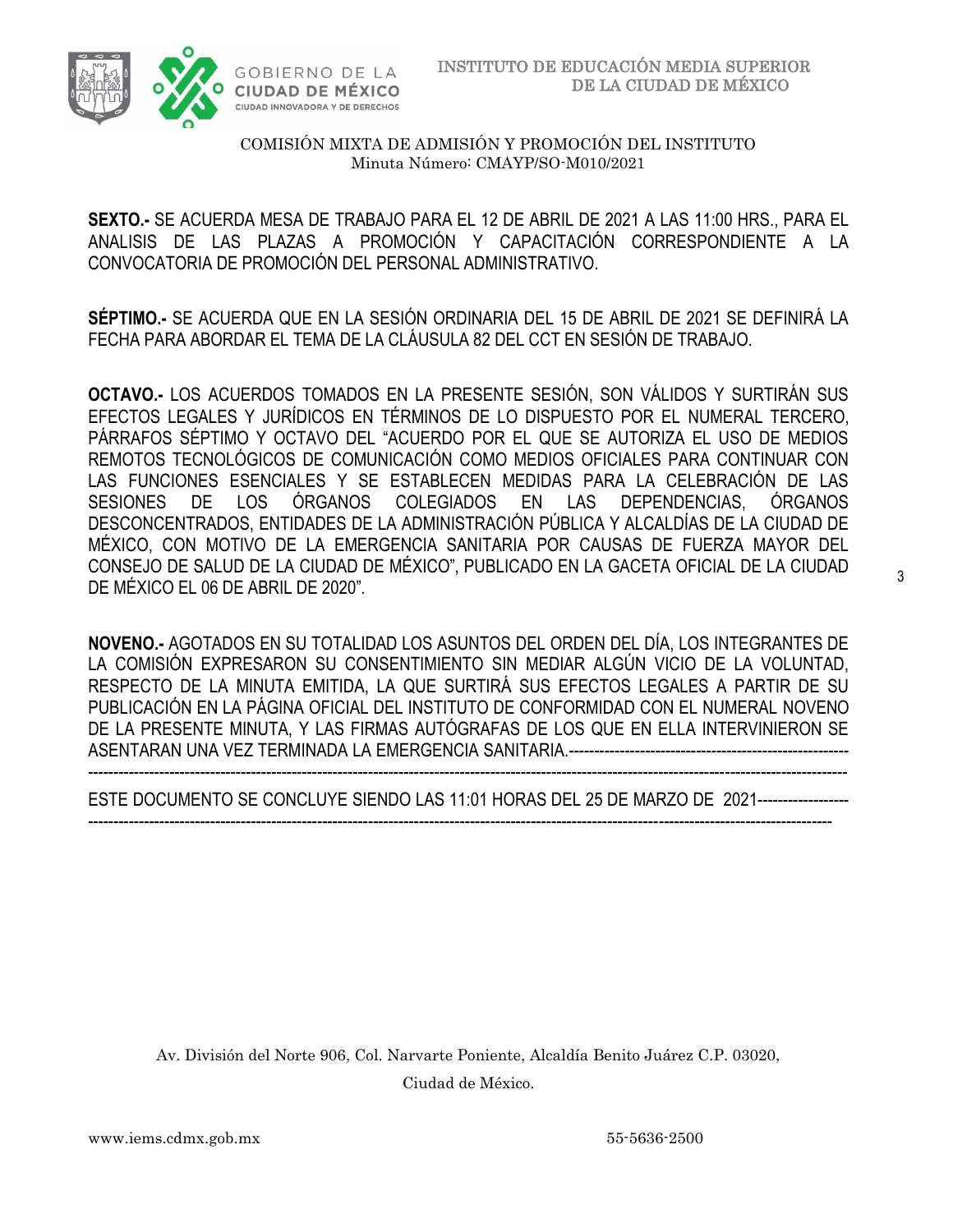

### **FIRMAN LAS PARTES**

#### **POR PARTE DE LOS TRABAJADORES DEL IEMSCDMX**

INTEGRANTE PROPIETARIA SECRETARIA GENERAL DEL SINDICATO DE LA UNIÓN DE TRABAJADORES DEL INSTITUTO DE EDUCACIÓN MEDIA **SUPERIOR** (SUTIEMS)

#### **SHIRLEY FLORENCIA DE LA CAMPA RENATA DELFINA ZUÑIGA SANTELIZ**

INTEGRANTE PROPIETARIA SECRETARIA GENERAL DEL SINDICATO INDEPENDIENTE DE TRABAJADORES DEL INSTITUTO DE EDUCACIÓN MEDIA SUPERIOR (SITIEMS)

### **JOSÉ ALBERTO REBOLLO VÁZQUEZ OSCAR MATA SILVA**

INTEGRANTE PROPIETARIO SECRETARIO DE ORGANIZACIÓN DEL SINDICATO DE LA UNIÓN DE TRABAJADORES DEL INSTITUTO DE EDUCACIÓN MEDIA SUPERIOR (SUTIEMS)

INTEGRANTE PROPIETARIO SECRETARIO DE CONFLICTO LABORALES EL SINDICATO DE LA UNIÓN DE TRABAJADORES DEL INSTITUTO DE EDUCACIÓN MEDIA SUPERIOR (SUTIEMS)

Av. División del Norte 906, Col. Narvarte Poniente, Alcaldía Benito Juárez C.P. 03020, Ciudad de México.